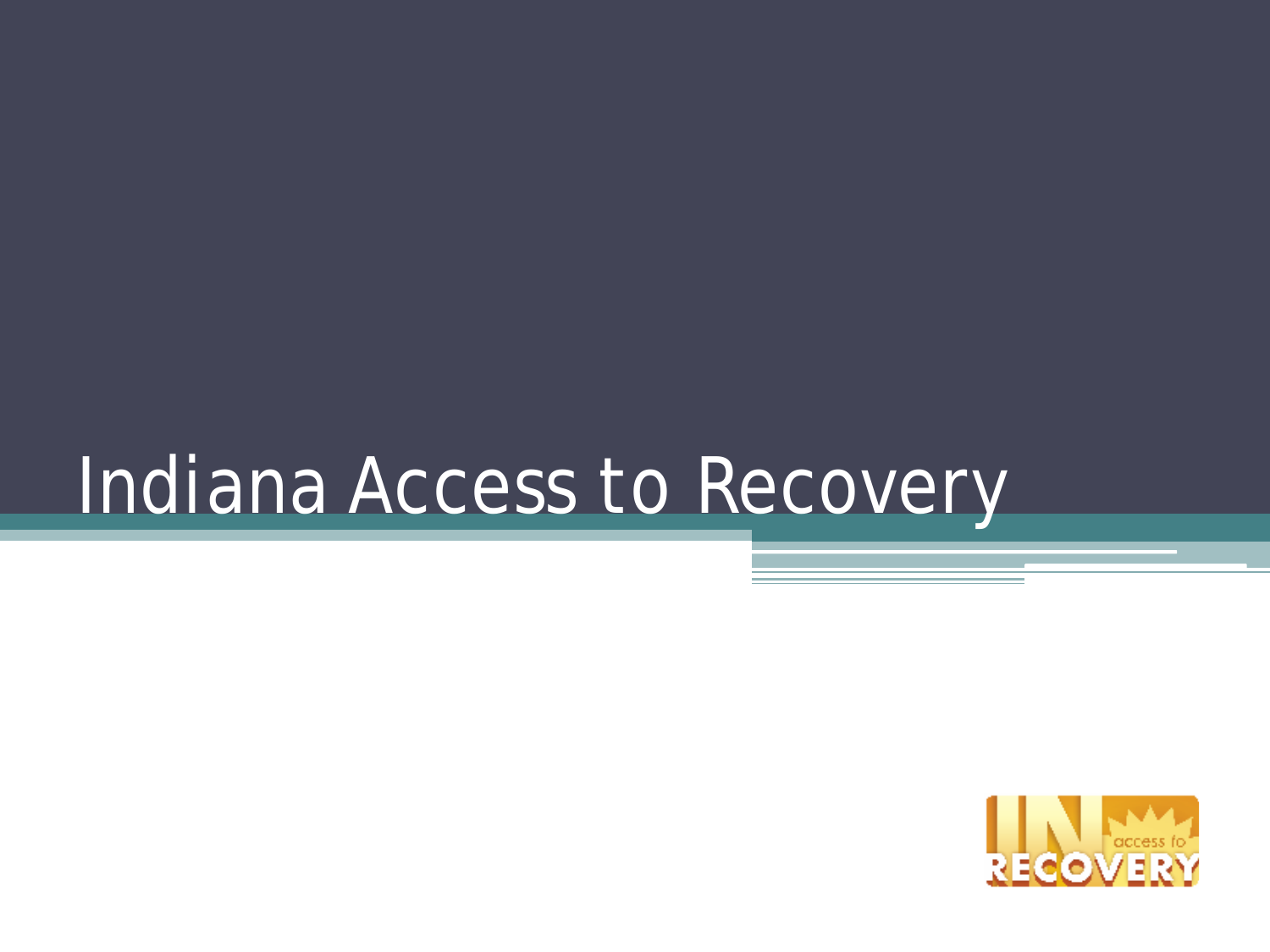### Today's Topics

- What is recovery-oriented care?
- What are the attributes of a recovery-oriented system?
- Available services
- Eligibility
- Referrals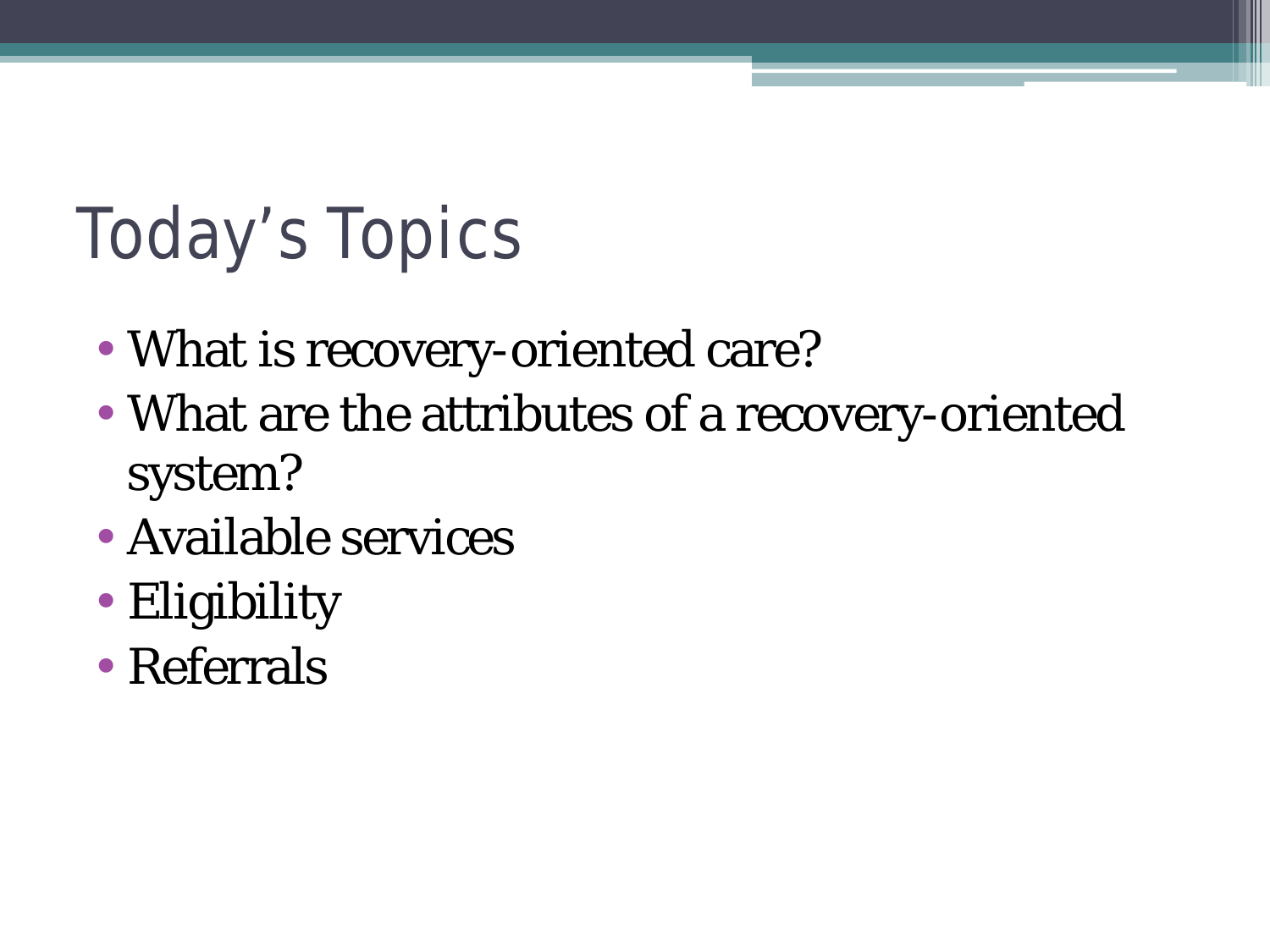### **RECOVERY-ORIENTED CARE**

#### **What it looks like**

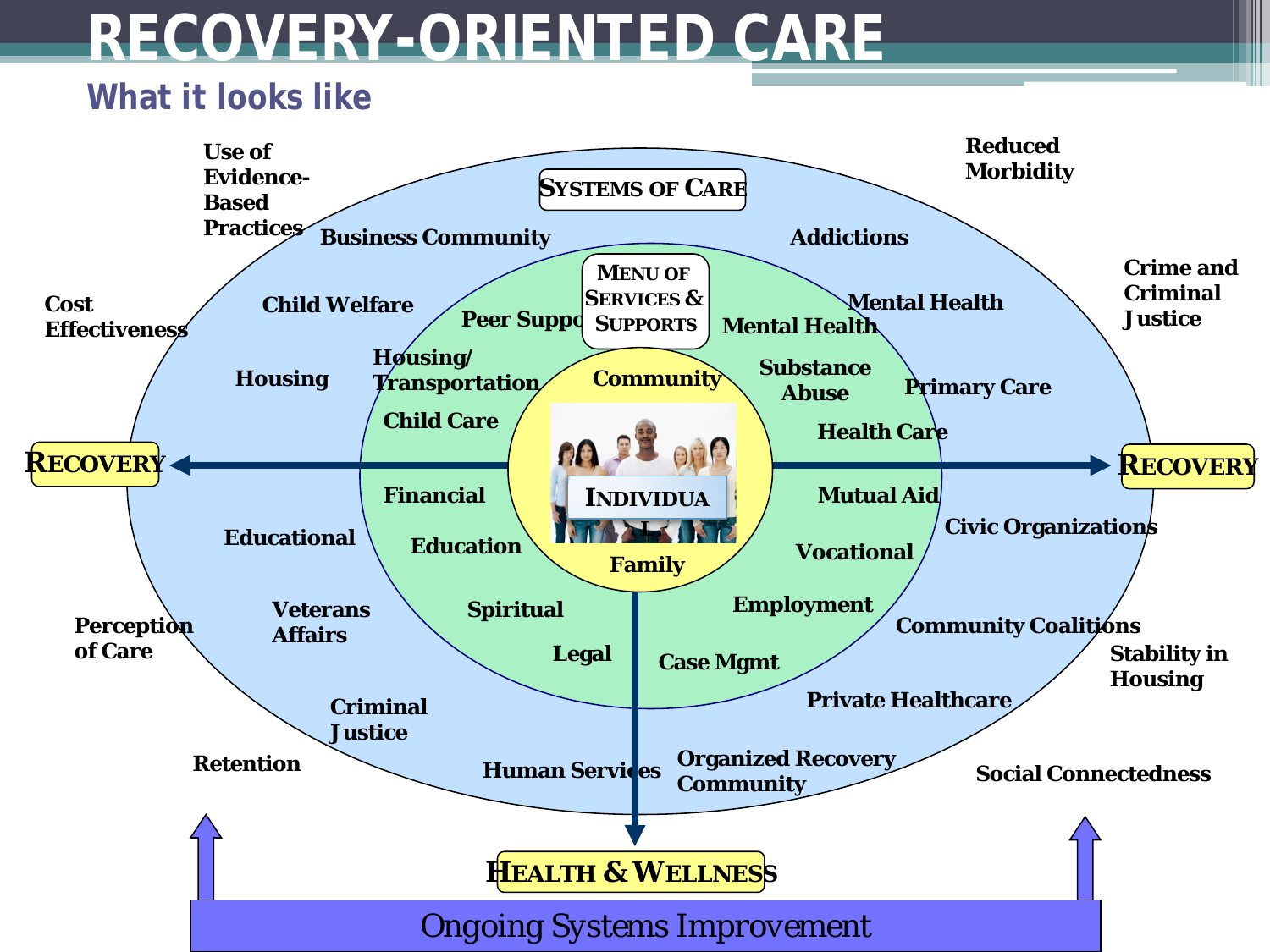### What is recovery-oriented system?

- A Recovery-oriented system is:
	- Person-centered
	- Inclusive of family and other allies
	- Anchored in the community
	- Strengths-based
	- Responsive to personal belief systems
	- Offers integrated services
	- Incorporates ongoing monitoring and outreach
	- Culturally responsive
	- Offers peer recovery support services
	- Provides individualized comprehensive services across the lifespan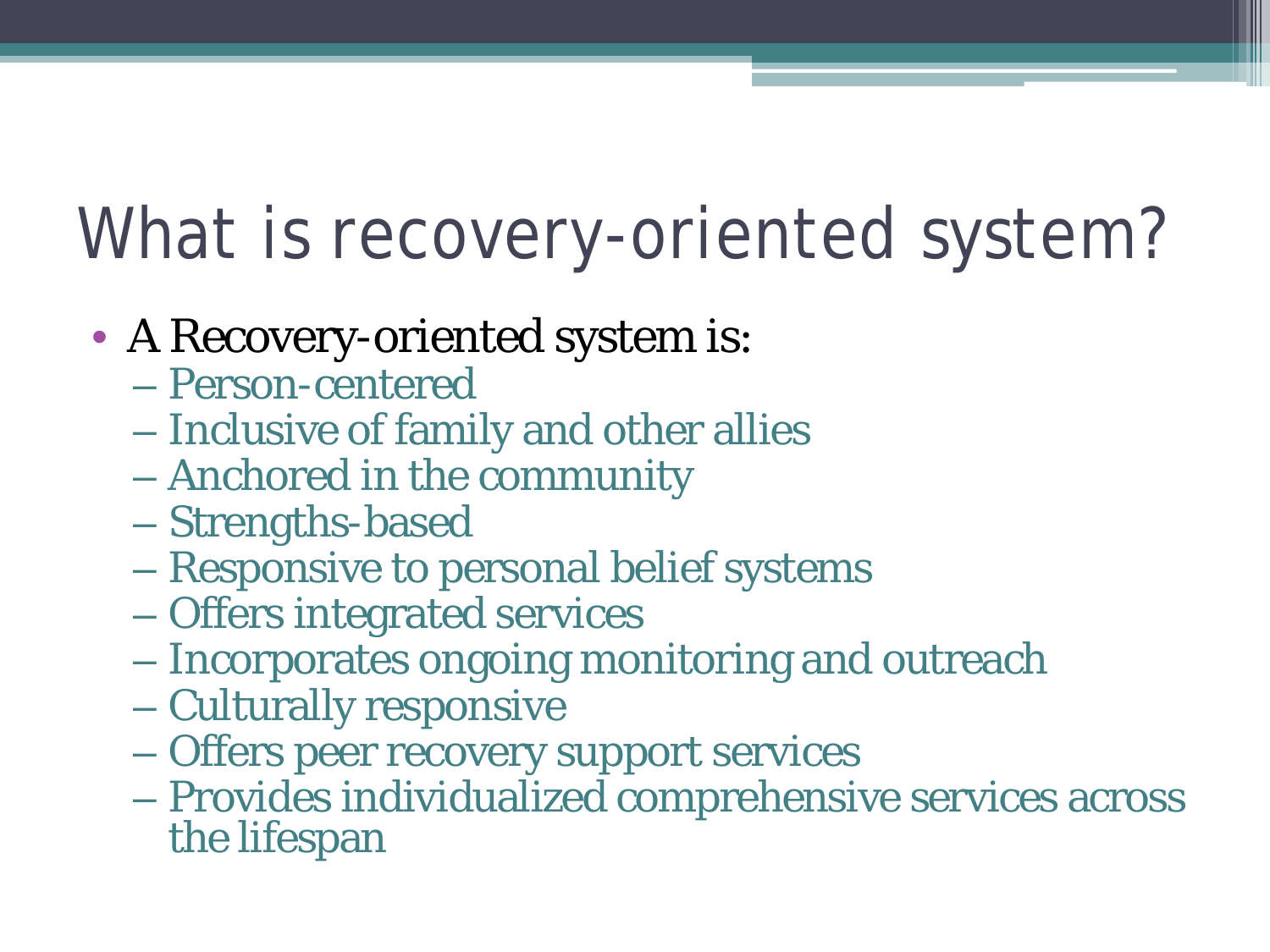### ATR Services

A Recovery Consultant (RC) operates as the client's case manager. Through an initial assessment, he/she helps the clients choice the best services for their immediate and longer term needs. Once a client and the RC determine the client's choice, the RC connects the client with ATR service providers.

### **Recovery Consultant Services | Clinical/Recovery Support Services**

- **Transportation**
- Transitional Housing
- Peer coaching
- Family and martial counseling
- Faith and/or community support
- Parenting education
- Parenting support/respite care
- Substance abuse intervention/prevention and education
- Community based continuing care
- Supportive education
- AOD Screening
- Individual addictions treatment
- Individual and group outpatient
- Continuing care counseling
- Integrated treatment for co-occurring disorders
- Medication assisted therapy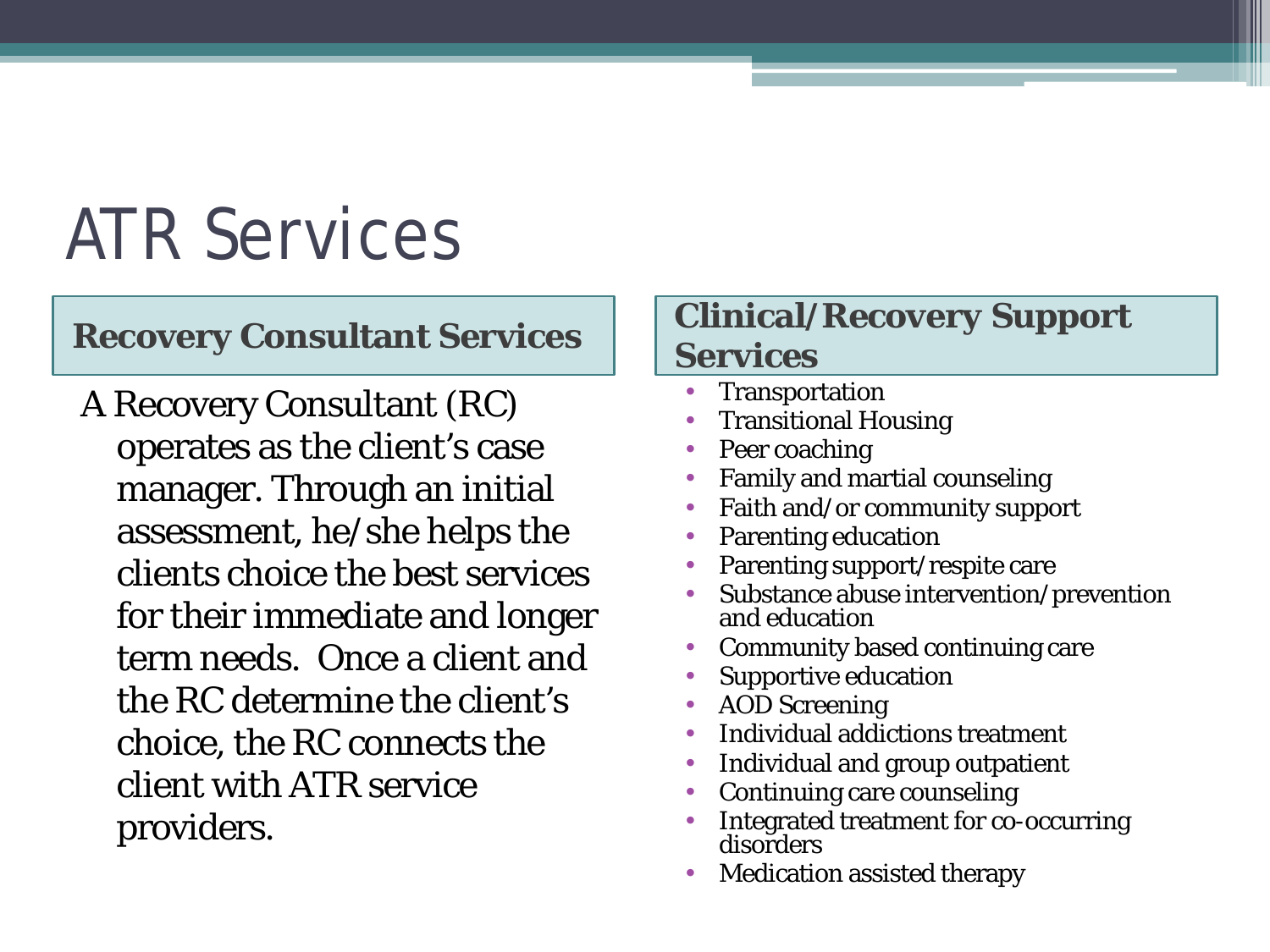# Eligibility

INATR client must meet ALL of the following:

- Must live in one of the 11 counties ATR serves
- Must have a substance abuse problem or disorder AND be motivated to work towards recovery
- Must be a legal adult
- Household income must be at or below 200% of the federal poverty line (500% below if military)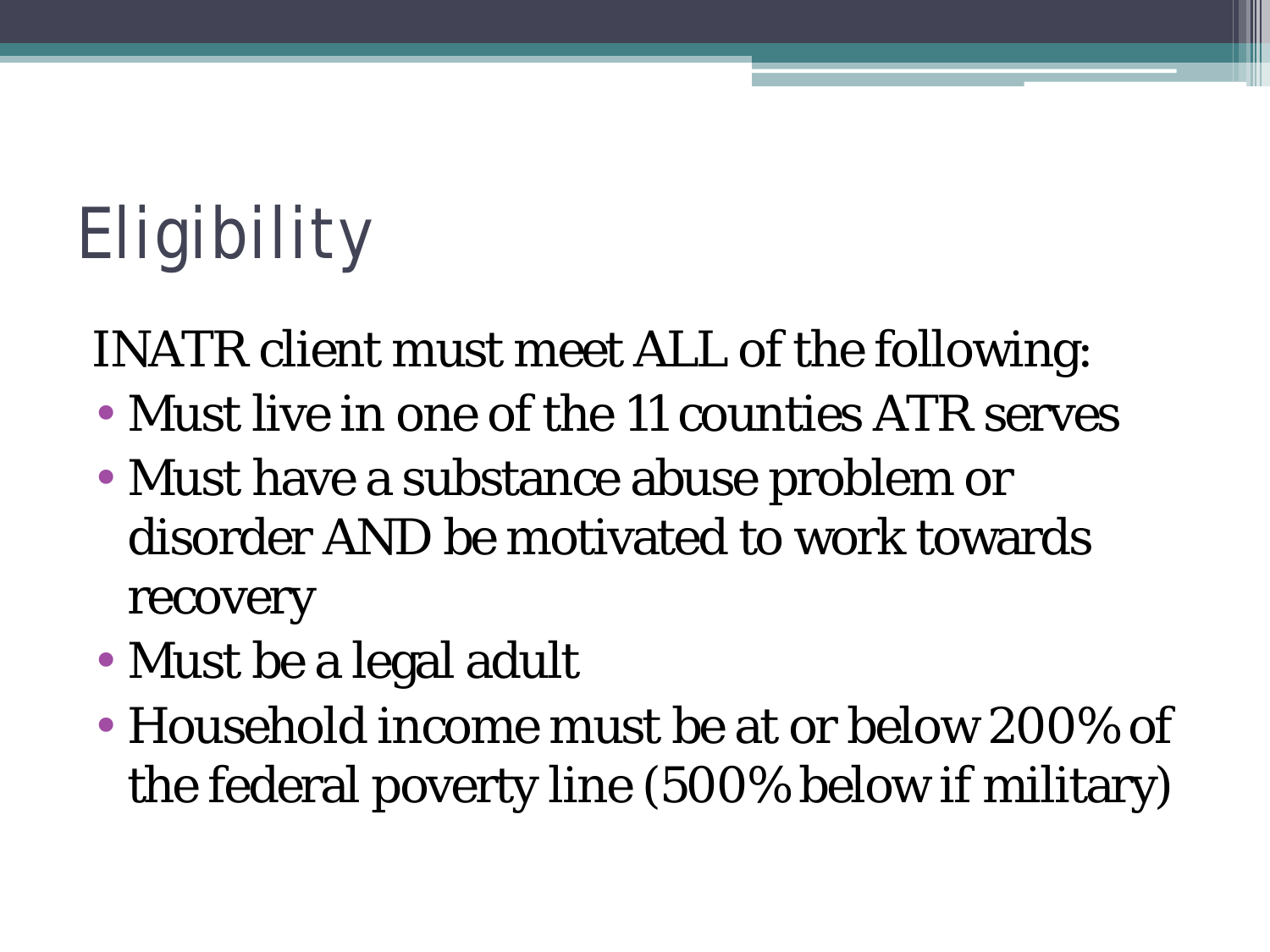# Eligibility

- Additionally INATR client must meet one of the following populations:
- Military service persons (past or present)
- Women who are pregnant or have dependant children
- Individuals who have recently used methamphetamine
- Individuals who are currently involved in the criminal justice system (post conviction and sentencing)
- Individuals who have recently signed an agreement with a diversion court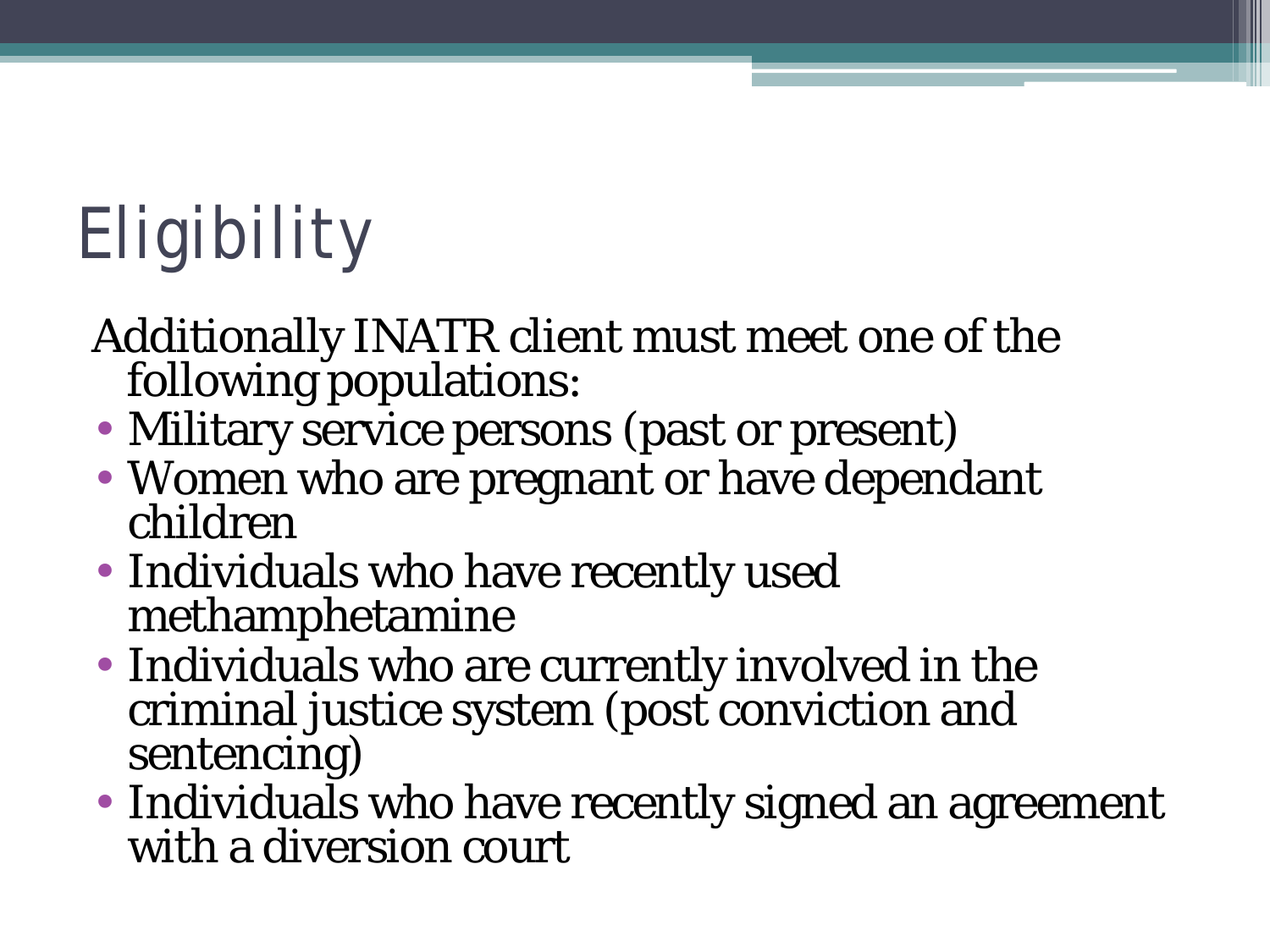### Referrals

- Any agency may keep Client Choice forms on hand
- Client contacts RC of their choice
- Client and RC meet
- Client receives services
- www.atr.fssa.in.gov